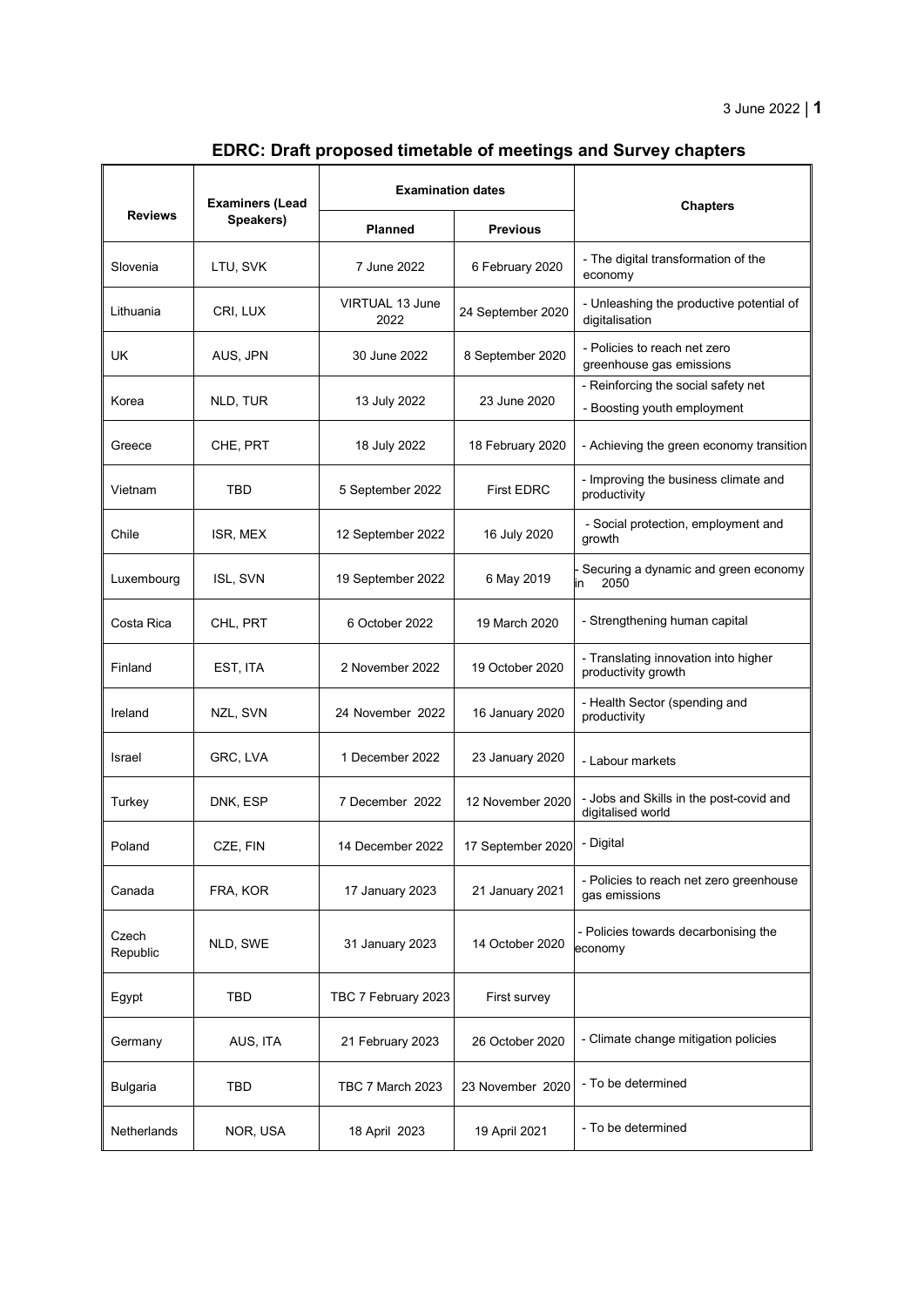## **2** | 3 June 2022

| Portugal           | IRE, POL   | TBC 4 or 25 April 2023       | 4 May 2021              | - To be determined |
|--------------------|------------|------------------------------|-------------------------|--------------------|
| Sweden             | BEL, UK    | 9 May 2023                   | 10 May 2021             | - To be determined |
| Brazil             | TBD        | TBC 18 May 2023              | 10-11 September<br>2020 | - To be determined |
| Iceland            | COL, IRE   | TBC 22 May or 5 June<br>2023 | 14 June 2021            | - To be determined |
| Spain              | DEU, GRC   | 27 June 2023                 | 1 March 2021            | - To be determined |
| Peru               | TBD        | TBC 11 July 2023             | <b>First Survey</b>     | - To be determined |
| Croatia            | TBD        | TBC 17 July 2023             | <b>First Survey</b>     | - To be determined |
| Japan              | MEX, USA   | 5 September 2023             | 8 & 9 September<br>2021 | - To be determined |
| India              | <b>TBD</b> | TBC 12 September<br>2023     | 7 October 2019          | - To be determined |
| Australia          | BEL, NZL   | TBC 19 September<br>2023     | 15 & 16 July 2021       | - To be determined |
| New Zealand        | FRA, HUN   | TBC 14 November<br>2023      | 8 & 9 November<br>2021  | - To be determined |
| Austria            | CHE, CRI   | 21 November 2023             | 15 November 2021        | - To be determined |
| Argentina          | TBD        | 2023                         | 22 January 2019         | - To be determined |
| China              | TBD        | 2023                         | 29 & 30 March 2021      | - To be determined |
| EU-EA              | TBD        | 2023                         | 29 April 2021           | - To be determined |
| Portugal           | IRE, POL   | 2023                         | 4 May 2021              | - To be determined |
| Hungary            | AUT, CHL   | 2023                         | 28 June 2021            | - To be determined |
| Italy              | CAN, POL   | 2023                         | 6 July 2021             | - To be determined |
| Switzerland        | JPN, LUX   | 2023                         | 28 September 2021       | - To be determined |
| France             | DEU, NOR   | 2023                         | 4 October 2021          | - To be determined |
| Denmark            | CAN, FIN   | 2023                         | 13 October 2021         | - To be determined |
| Slovak<br>Republic | AUT/ISR    | 2023                         | 20 October 2021         | - To be determined |